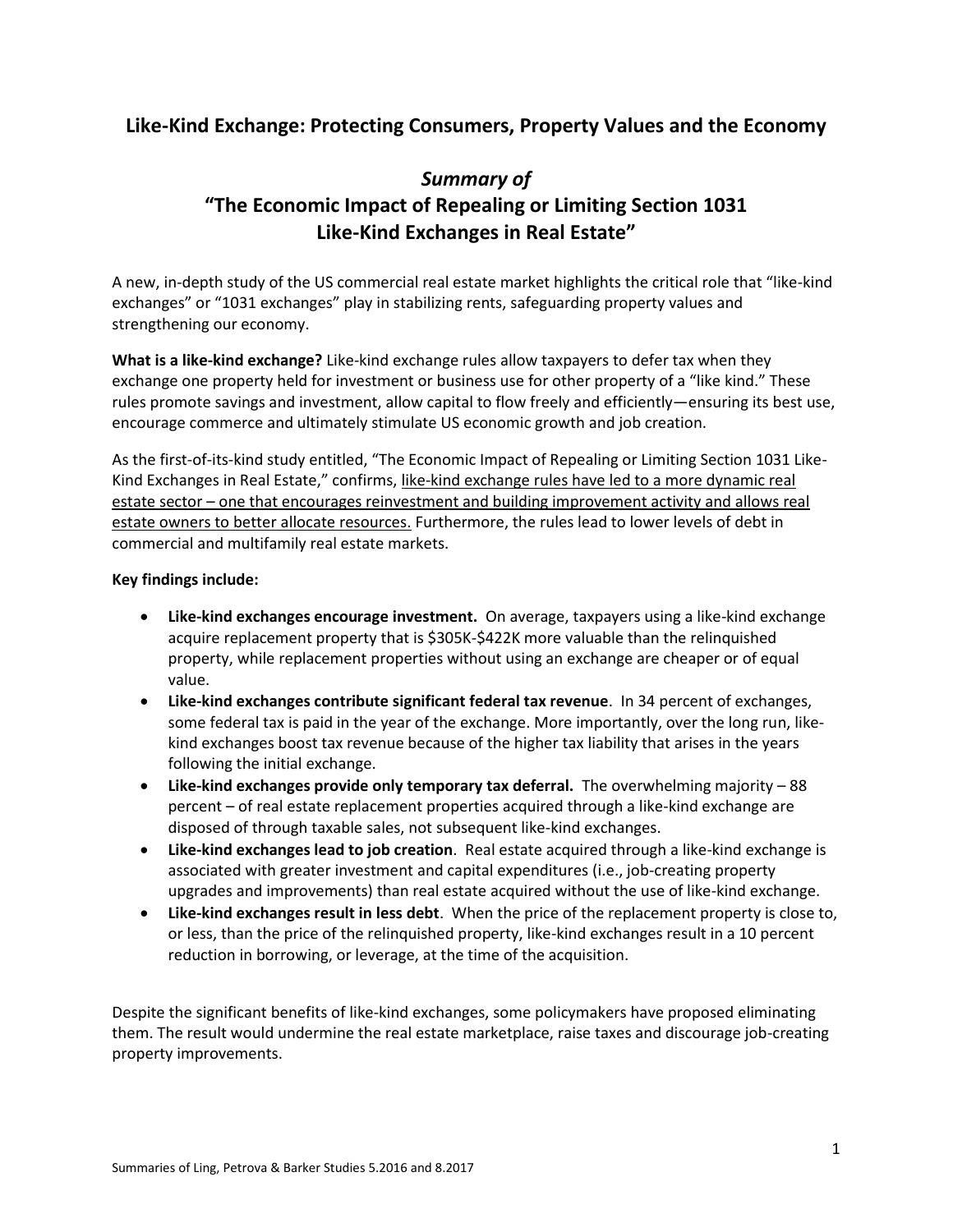According to the study, if like-kind exchange rules are repealed:

- **Taxes would increase for thousands of commercial property owners**. For a typical property owner who defers his or her gain on a commercial property, repealing like-kind exchanges would raise the effective tax rate on the taxpayer's investment (including rental income and gain; nine-year holding period) from 23 percent to 30 percent.
- **Property values would drop.** In order for a commercial property to generate the same rate of return for the investor (if section 1031 were repealed), prices would have to decline. In local markets and states with moderate levels of taxation, commercial property prices would have to decline 8 to 12 percent to maintain required equity returns for investors expecting to use likekind exchanges when disposing of properties. These price declines would reduce the wealth of a large cross-section of households and slow or stop construction in many local markets.
- **Rents would increase.** Over time, real rents would need to increase from 8 to 13 percent before new construction would be economically viable. These higher rents would reduce the affordability of commercial space for both large and small tenants. The price declines and rent effects of eliminating real estate like-kind exchanges would be more pronounced in high-tax states.
- **Real estate sales activity would decline.** Like-kind exchanges increase the liquidity of the real estate market. An analysis of 336,572 properties that were acquired and sold between 1997 and 2014 showed that properties involved in like-kind exchanges had significantly shorter holding periods.

Like-kind exchange rules are integral to a strong and prosperous real estate market, stimulating job creation, investment and economic growth. As the study's authors conclude:

*Like-kind exchanges are associated with increased investment, shorter holding periods, and lower leverage … the removal of exchanges will lead to a decrease in investment, an increase in holding periods (decrease in liquidity) and increase in the use of leverage to finance acquisitions. These micro effects are likely to have macro-economic consequences as well. For example, decreased construction and investment activity in commercial real estate markets will depress employment in sectors and markets where like-kind exchanges are commonly used.*

### **About the Study:**

"The Economic Impact of Repealing or Limiting Section 1031 Like-Kind Exchanges in Real Estate," was developed using the most comprehensive database of US commercial real estate activity in existence.

Authors Dr. David Ling (finance professor at the University of Florida's Warrington College of Business and past president of the American Real Estate and Urban Economics Association) and Dr. Milena Petrova (finance professor at Syracuse University's Whitman School of Management) analyzed more than 1.6 million real estate transactions over an 18-year period (1997 – 2014). Combined, the total volume of the transactions (unadjusted for inflation) is \$4.8 trillion.